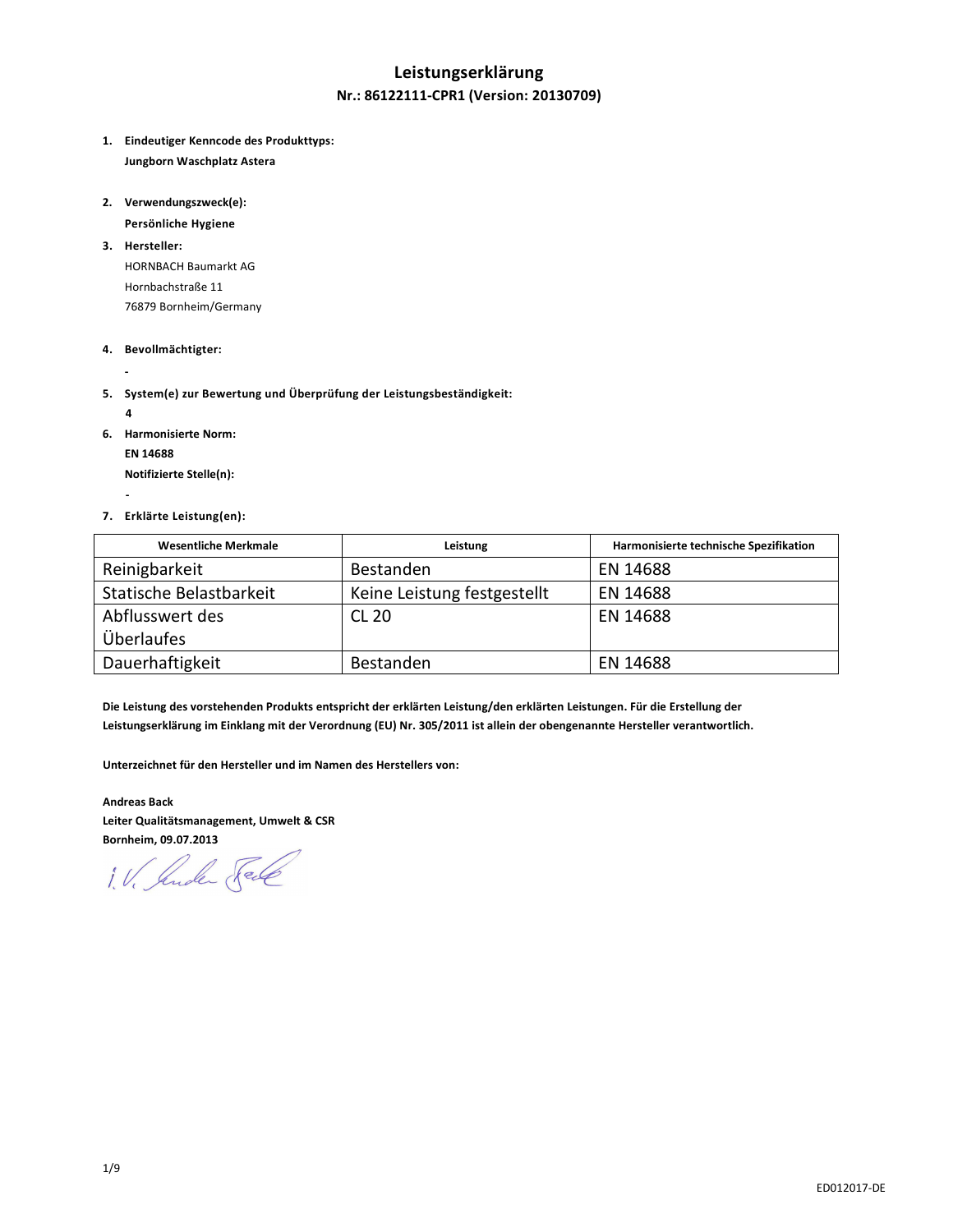# **Declaration of Performance**

## **No 86122111-CPR1 (Version: 20130709)**

- **1. Unique identification code of the product-type: Jungborn wash basin freestanding Astera**
- **2. Intended use/es:**

 **personal hygiene** 

#### **3. Manufacturer:**

HORNBACH Baumarkt AG Hornbachstraße 11 76879 Bornheim/Germany

#### **4. Authorised representative:**

- **5. System/s of AVCP:** 
	- **4**

 **-** 

 **-** 

**6. Harmonised standard:** 

 **EN 14688 Notified body/ies:** 

#### **7. Declared performance/s:**

| <b>Essential characteristics</b> | Performance | Harmonised technical specification |
|----------------------------------|-------------|------------------------------------|
| Cleanability                     | pass        | EN 14688                           |
| Static load capacity             | <b>NPD</b>  | EN 14688                           |
| Overflow value of overrun        | CL 20       | EN 14688                           |
| Durability                       | pass        | EN 14688                           |

**The performance of the product identified above is in conformity with the set of declared performance/s. This declaration of performance is issued, in accordance with Regulation (EU) No 305/2011, under the sole responsibility of the manufacturer identified above.** 

**Signed for and on behalf of the manufacturer by:** 

**Andreas Back Head of Quality Assurance, Environmental Issues & CSR At Bornheim on 09.07.2013** 

1. V. Jude Fell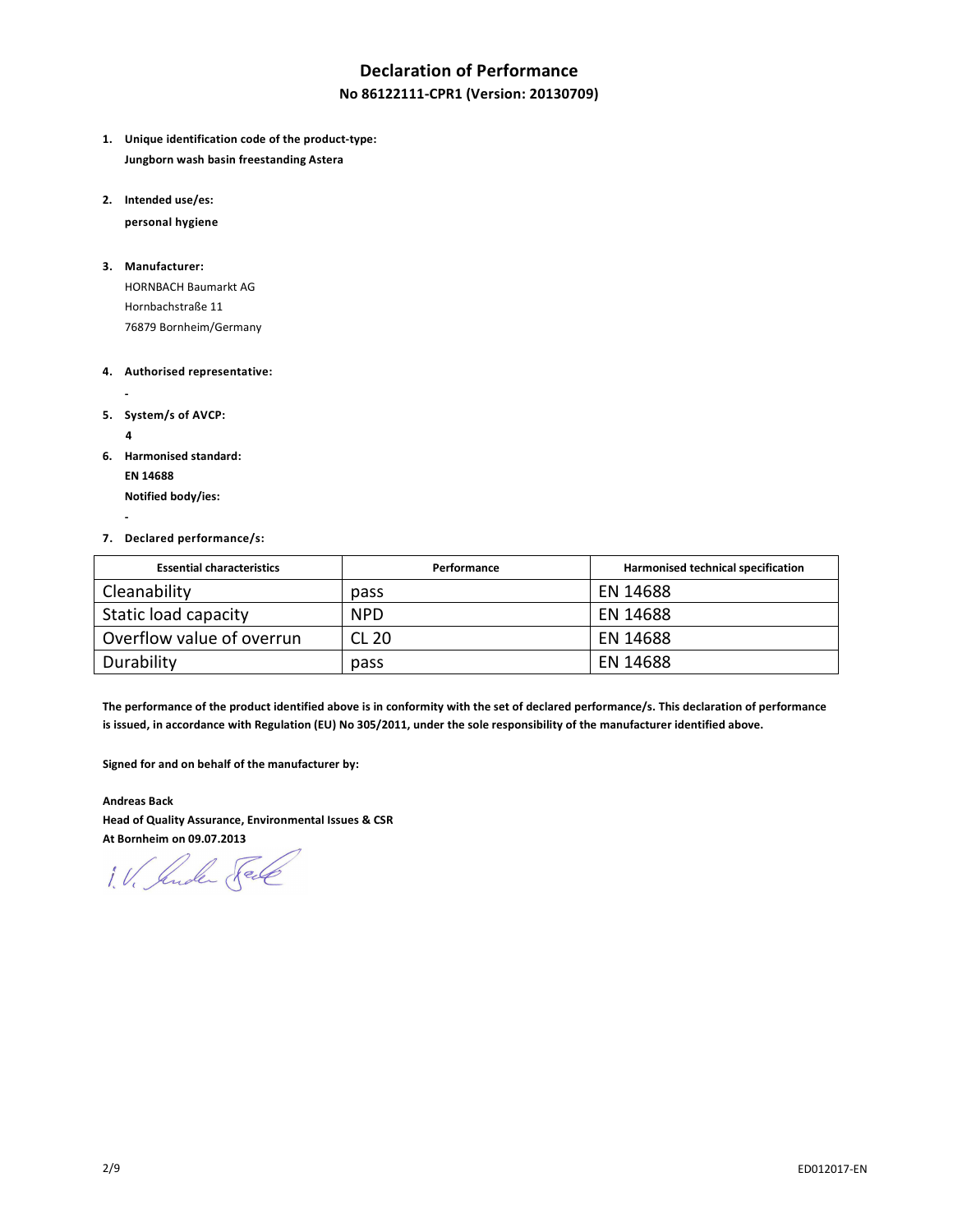# **Déclaration des Performances N o 86122111-CPR1 (Version 20130709)**

- **1. Code d'identification unique du produit type : Lavabo colonne Jungborn Astera**
- **2. Usage(s) prévu(s) :**

 **Hygiène des personnes** 

**3. Fabricant :** 

HORNBACH Baumarkt AG Hornbachstraße 11 76879 Bornheim/Germany

- **4. Mandataire :**
- **5. Système(s) d'évaluation et de vérification de la constance des performances :** 
	- **4**

 **-** 

 **-** 

- **6. Norme harmonisée : EN 14688 Organisme(s) notifié(s) :**
- **7. Performance(s) déclarées :**

| Caractéristiques essentielles | Performance        | Spécifications techniques harmonisées |
|-------------------------------|--------------------|---------------------------------------|
| Nettoyabilité                 | Test réussi        | EN 14688                              |
| Résistance statique           | Pas de performance | EN 14688                              |
|                               | déterminée         |                                       |
| Coefficient d'écoulement du   | <b>CL 20</b>       | EN 14688                              |
| débordement                   |                    |                                       |
| Durabilité                    | Test réussi        | EN 14688                              |

**Les performances du produit identifié ci-dessus sont conformes aux performances déclarées. Conformément au règlement (UE) n o 305/2011, la présente déclaration des performances est établie sous la seule responsabilité du fabricant mentionné ci-dessus.** 

**Signé pour le fabricant et en son nom par :** 

**Andreas Back Directeur Management de la qualité & CSR À Bornheim, le 09.07.2013** 

1. V. Jude Sel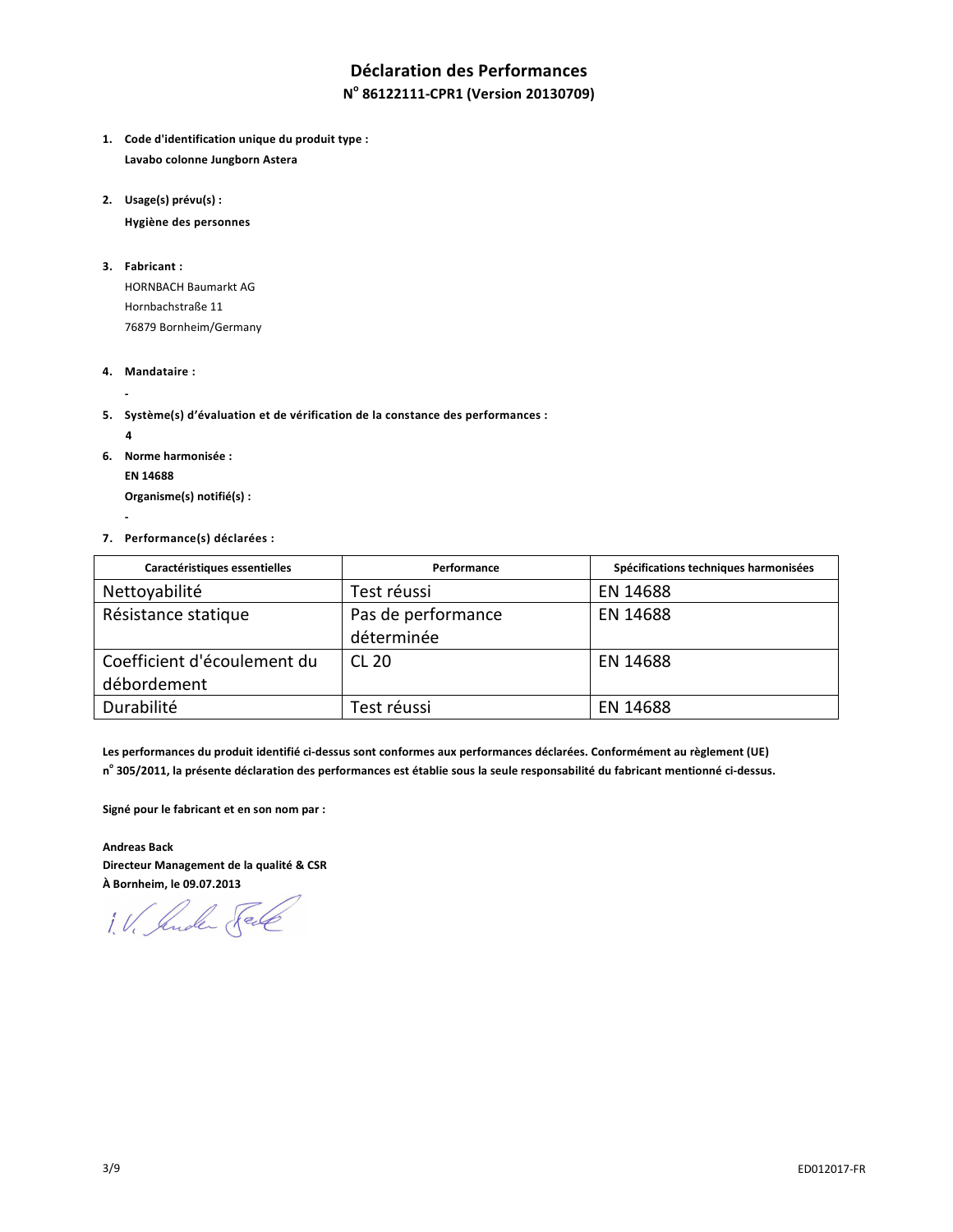# **Dichiarazione di Prestazione**

## **N. 86122111-CPR1 (Versione 20130709)**

- **1. Codice di identificazione unico del prodotto-tipo: lavabo a colonna Jungborn Astera**
- **2. Usi previsti:**

 **igiene personale** 

## **3. Fabbricante:**

HORNBACH Baumarkt AG Hornbachstraße 11 76879 Bornheim/Germany

- **4. Mandatario:**
- **5. Sistemi di VVCP:** 
	- **4**

 **-** 

 **-** 

**6. Norma armonizzata: EN 14688** 

 **Organismi notificati:** 

**7. Prestazioni dichiarate:** 

| Caratteristiche essenziali | Prestazioni                  | Specifiche tecniche armonizzate |
|----------------------------|------------------------------|---------------------------------|
| Lavabilità                 | Superata                     | EN 14688                        |
| Capacità di carico statico | Nessuna prestazione definita | EN 14688                        |
| Valore di deflusso del     | CL 20                        | EN 14688                        |
| traboccamento              |                              |                                 |
| Durevolezza                | Superata                     | EN 14688                        |

**La prestazione del prodotto sopra identificato è conforme all'insieme delle prestazioni dichiarate. La presente dichiarazione di responsabilità viene emessa, in conformità al regolamento (UE) n. 305/2011, sotto la sola responsabilità del fabbricante sopra identificato.** 

**Firmato a nome e per conto del fabbricante da:** 

**Andreas Back Responsabile Qualità & CSR In Bornheim addì 09.07.2013** 

1. V. Suder Fell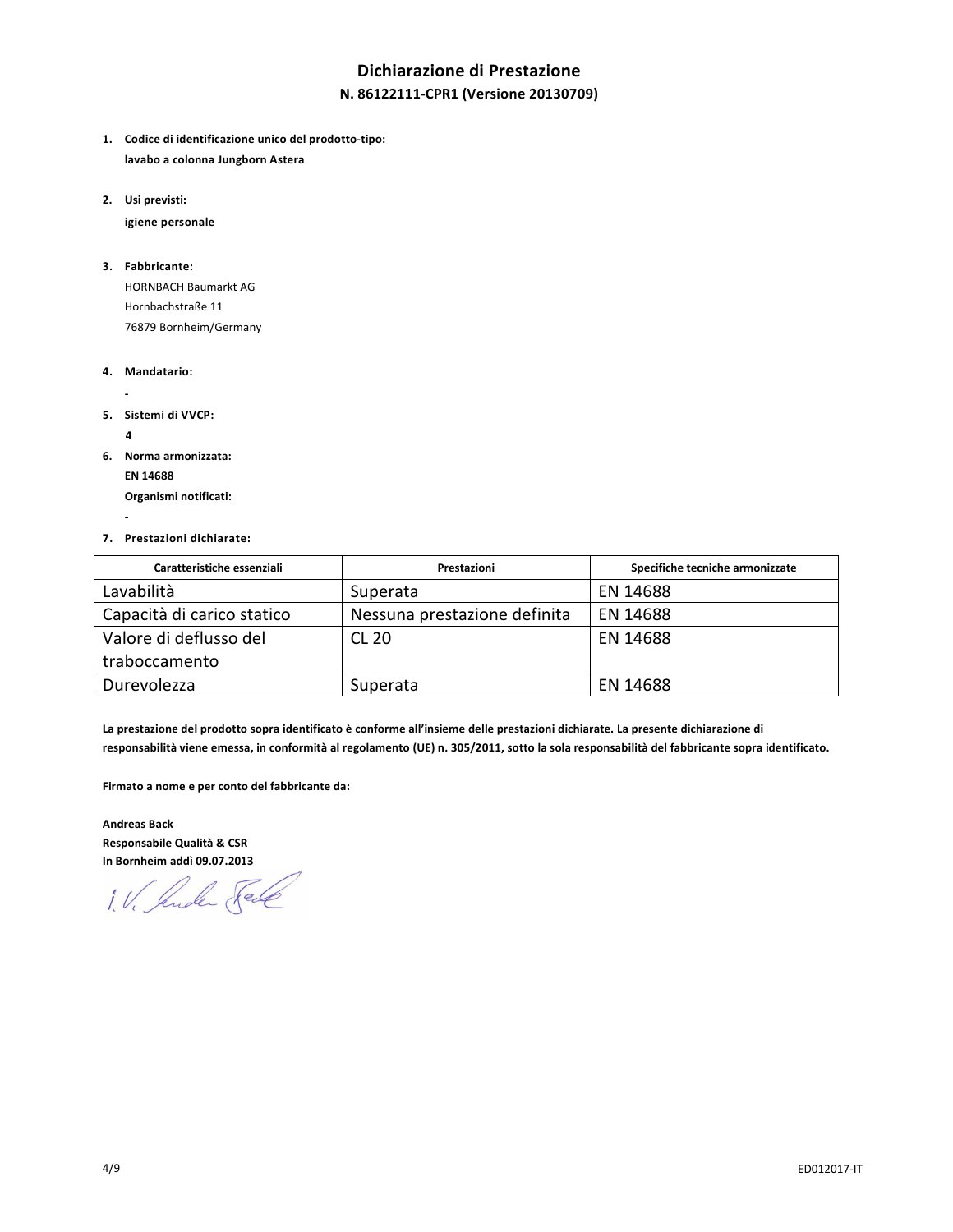# **Prestatieverklaring Nr. 86122111-CPR1 (Versie 20130709)**

- **1. Unieke identificatiecode van het producttype: Jungborn wastafel-kolom Astera**
- **2. Beoogd(e) gebruik(en):**

 **Persoonlijke hygiëne** 

**3. Fabrikant:** 

HORNBACH Baumarkt AG Hornbachstraße 11 76879 Bornheim/Germany

- **4. Gemachtigde:**
- **5. Het system of de systemen voor de beoordeling en verificatie van de prestatiebestendigheid:** 
	- **4**

 **-** 

 **-** 

**6. Geharmoniseerde norm: EN 14688 Aangemelde instantie(s):** 

**7. Aangegeven prestatie(s):** 

| Essentiële kenmerken     | Vermogen                   | Geharmoniseerde technische specificatie |
|--------------------------|----------------------------|-----------------------------------------|
| Reinigbaarheid           | Aangetoond                 | EN 14688                                |
| Statische belastbaarheid | Geen prestatie vastgesteld | EN 14688                                |
| Afvoerwaarde van de      | <b>CL 20</b>               | EN 14688                                |
| overloop                 |                            |                                         |
| Duurzaamheid             | Aangetoond                 | EN 14688                                |

**De prestaties van het hierboven omschreven product zijn conform de aangegeven prestaties. Deze prestatieverklaring wordt in overeenstemming met Verordening (EU) nr. 305/2011 onder de exclusieve verantwoordelijkheid van de hierboven vermelde fabrikant verstrekt.** 

**Ondertekend voor en namens de fabrikant door:** 

**Andreas Back hoofd Kwaliteitsmanagement & CSR Te Bornheim op 09.07.2013** 

1. V. Suder Sel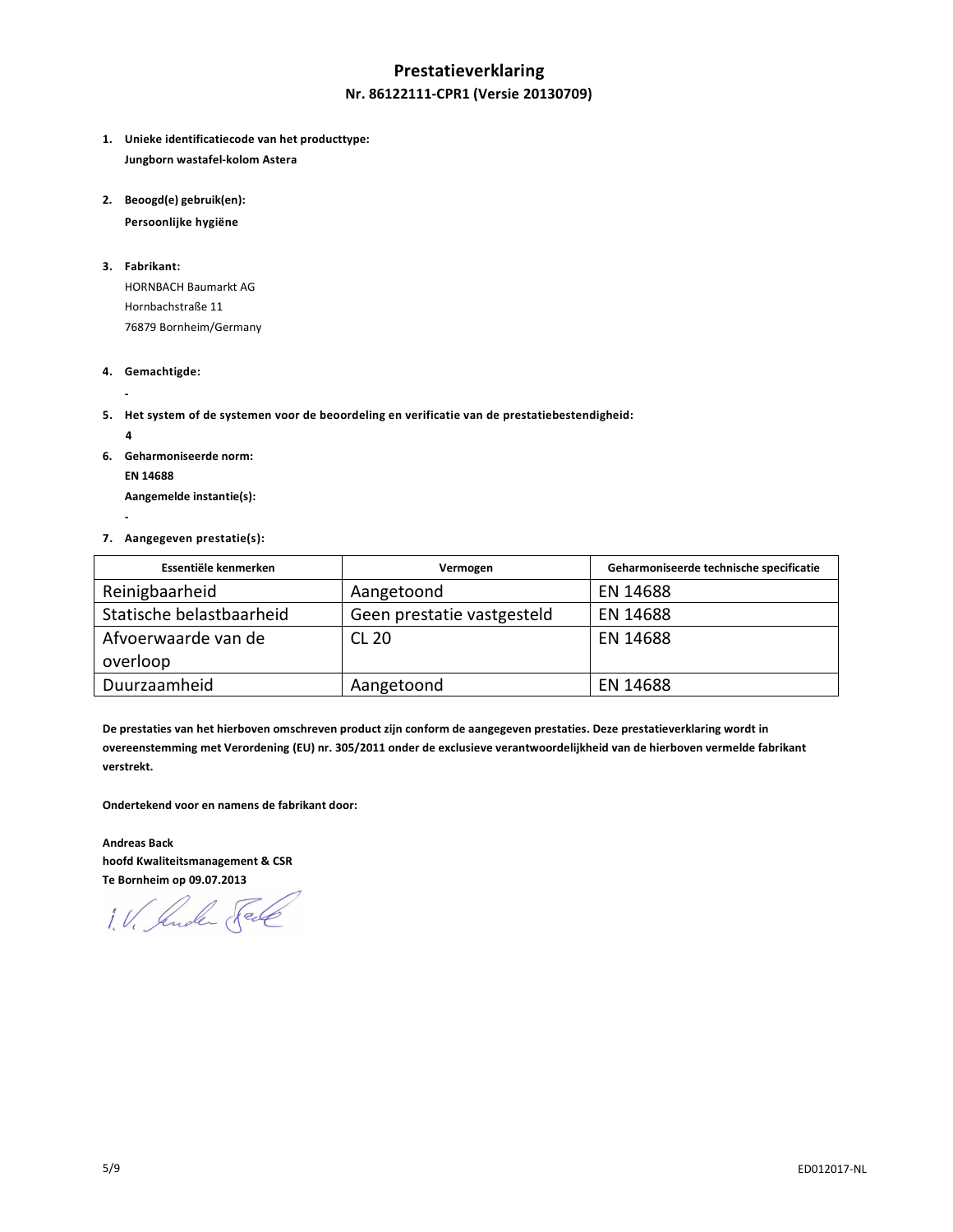## **Prestandadeklaration**

## **Nr 86122111-CPR1 (Version 20130709)**

- **1. Produkttypens unika identifikationskod: Jungborn tvättställpelare Astera**
- **2. Avsedd användning/avsedda användningar:**

 **Personlig hygien** 

**3. Tillverkare:** 

 **-** 

 **-** 

HORNBACH Baumarkt AG Hornbachstraße 11 76879 Bornheim/Germany

- **4. Tillverkarens representant:**
- **5. System för bedömning och fortlöpande kontroll av prestanda:**
- **4 6. Harmoniserad standard: EN 14688 Anmält/anmälda organ:**
- **7. Angiven prestanda:**

| Väsentliga kännetecken     | Prestanda               | Harmoniserad teknisk specifikation |
|----------------------------|-------------------------|------------------------------------|
| Rengörbarhet               | Godkänd                 | EN 14688                           |
| Statisk belastningsförmåga | Prestanda ej fastställd | EN 14688                           |
| Flödeshastighet i          | <b>CL 20</b>            | EN 14688                           |
| överströmningsventilen     |                         |                                    |
| Beständighet               | Godkänd                 | EN 14688                           |

**Prestandan för ovanstående produkt överensstämmer med den angivna prestandan. Denna prestandadeklaration har utfärdats i enlighet med förordning (EU) nr 305/2011 på eget ansvar av den tillverkare som anges ovan.** 

**Undertecknad på tillverkarens vägnar av:** 

**Andreas Back ledare för kvalitetsmanagement & CSR Bornheim den 09.07.2013** 

1. V. Suder Sele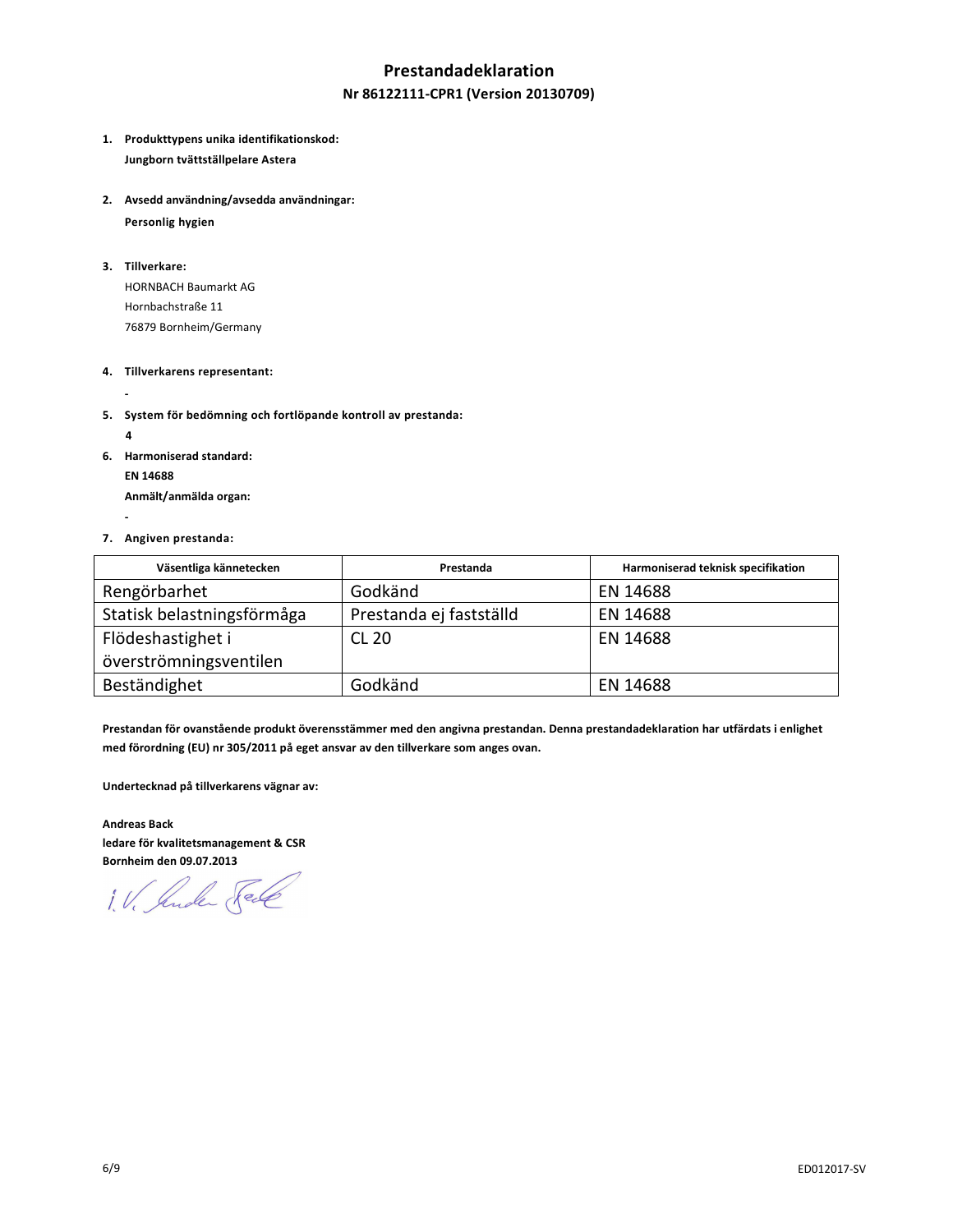# **Prohlášení o Vlastnostech**

**č. 86122111-CPR1 (Verze 20130709)**

- **1. Jedinečný identifikační kód typu výrobku: Jungborn Astera, sloupové umyvadlo**
- **2. Zamýšlené/zamýšlená použití: Osobní hygiena**

**3. Výrobce:** 

HORNBACH Baumarkt AG Hornbachstraße 11 76879 Bornheim/Germany

- **4. Zplnomocněný zástupce:**
- **5. Systém/systémy POSV:**

 **4** 

 **-** 

 **-** 

- **6. Harmonizovaná norma:** 
	- **EN 14688**

 **Oznámený subjekt/oznámené subjekty:** 

**7. Deklarovaná vlastnost/Deklarované vlastnosti:** 

| Podstatné vlastnosti   | Výkon                 | Harmonizovaná technická specifikace |
|------------------------|-----------------------|-------------------------------------|
| Čistitelnost           | Zkouška úspěšná       | EN 14688                            |
| Statická zatížitelnost | Žádný výkon nezjištěn | EN 14688                            |
| Hodnota odtoku přepadu | CL 20                 | EN 14688                            |
| Trvanlivost            | Zkouška úspěšná       | EN 14688                            |

**Vlastnosti výše uvedeného výrobku jsou ve shodě se souborem deklarovaných vlastností. Toto prohlášení o vlastnostech se v souladu s nařízením (EU) č. 305/2011 vydává na výhradní odpovědnost výrobce uvedeného výše.** 

**Podepsáno za výrobce a jeho jménem:** 

**Andreas Back vedoucí oddělení kvality & CSR** 

**V Bornheim dne 09.07.2013**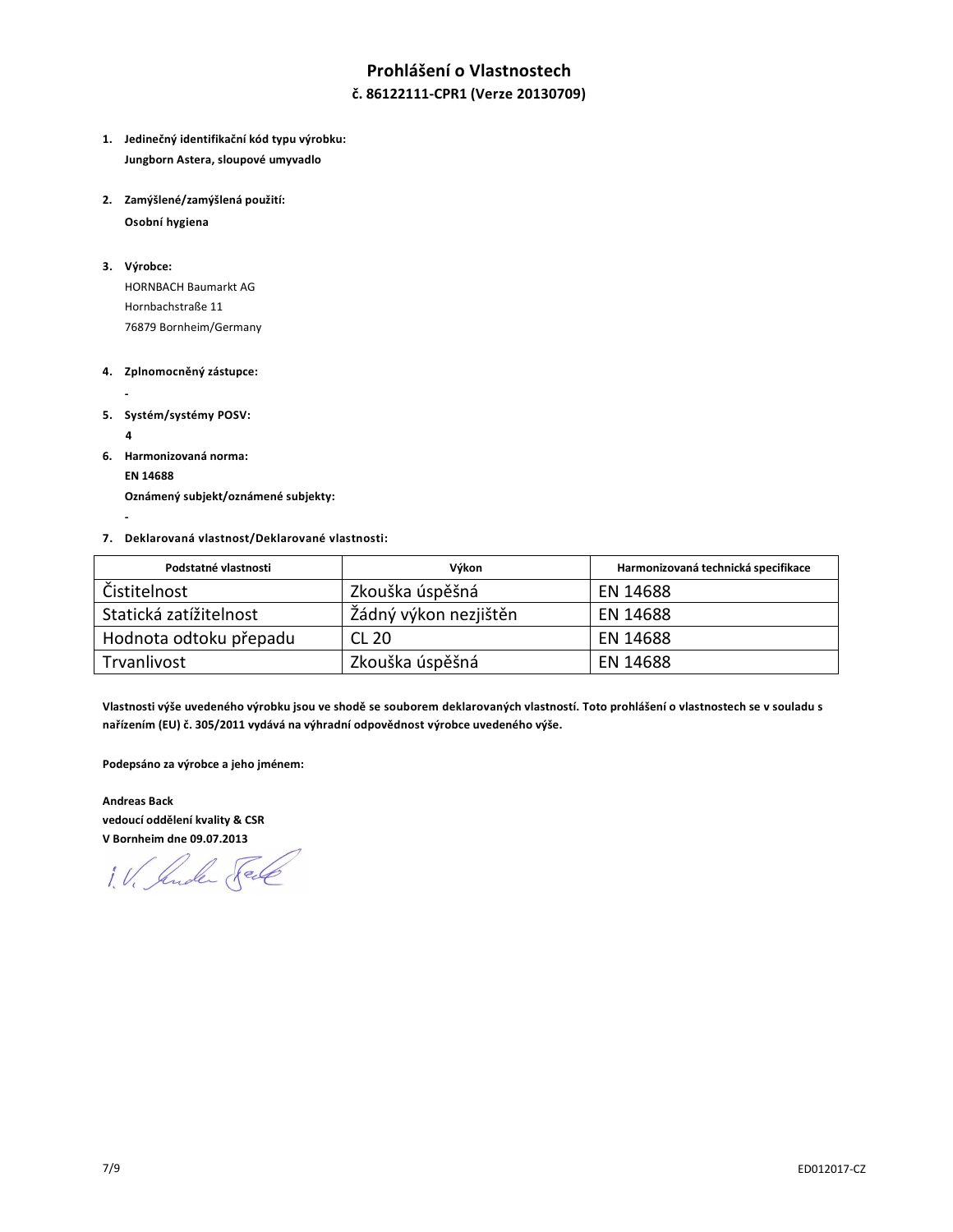# **Vyhlásenie o Parametroch č. 86122111-CPR1 (Verzia 20130709)**

- **1. Jedinečný identifikačný kód typu výrobku: Jungborn umývadlo stĺpové Astera**
- **2. Zamýšľané použitie/použitia:**

 **Osobná hygiena** 

**3. Výrobca:** 

HORNBACH Baumarkt AG Hornbachstraße 11 76879 Bornheim/Germany

#### **4. Splnomocnený zástupca:**

**5. Systém(-y) posudzovania a overovania nemennosti parametrov:** 

 **4** 

 **-** 

 **-** 

**6. Harmonizovaná norma:** 

 **EN 14688** 

 **Notifikovaný(-é) subjekt(-y):** 

#### **7. Deklarované parametre:**

| Podstatné znaky             | Výkon                                | Harmonizované technické špecifikácie |
|-----------------------------|--------------------------------------|--------------------------------------|
| Možnosť čistenia            | V poriadku                           | EN 14688                             |
| Statické zaťaženie          | Nebola stanovená žiadna<br>vlastnosť | EN 14688                             |
| Odtoková hodnota pretekania | CL 20                                | EN 14688                             |
| Životnosť                   | V poriadku                           | EN 14688                             |

**Uvedené parametre výrobku sú v zhode so súborom deklarovaných parametrov. Toto vyhlásenie o parametroch sa v súlade s nariadením (EU) č. 305/2011 vydáva na výhradnú zodpovednosť uvedeného výrobcu.** 

**Podpísal(-a) za a v mene výrobcu:** 

**Andreas Back vedúci manažmentu kvality & CSR V Bornheim dňa 09.07.2013** 

1. V. Jude Fell